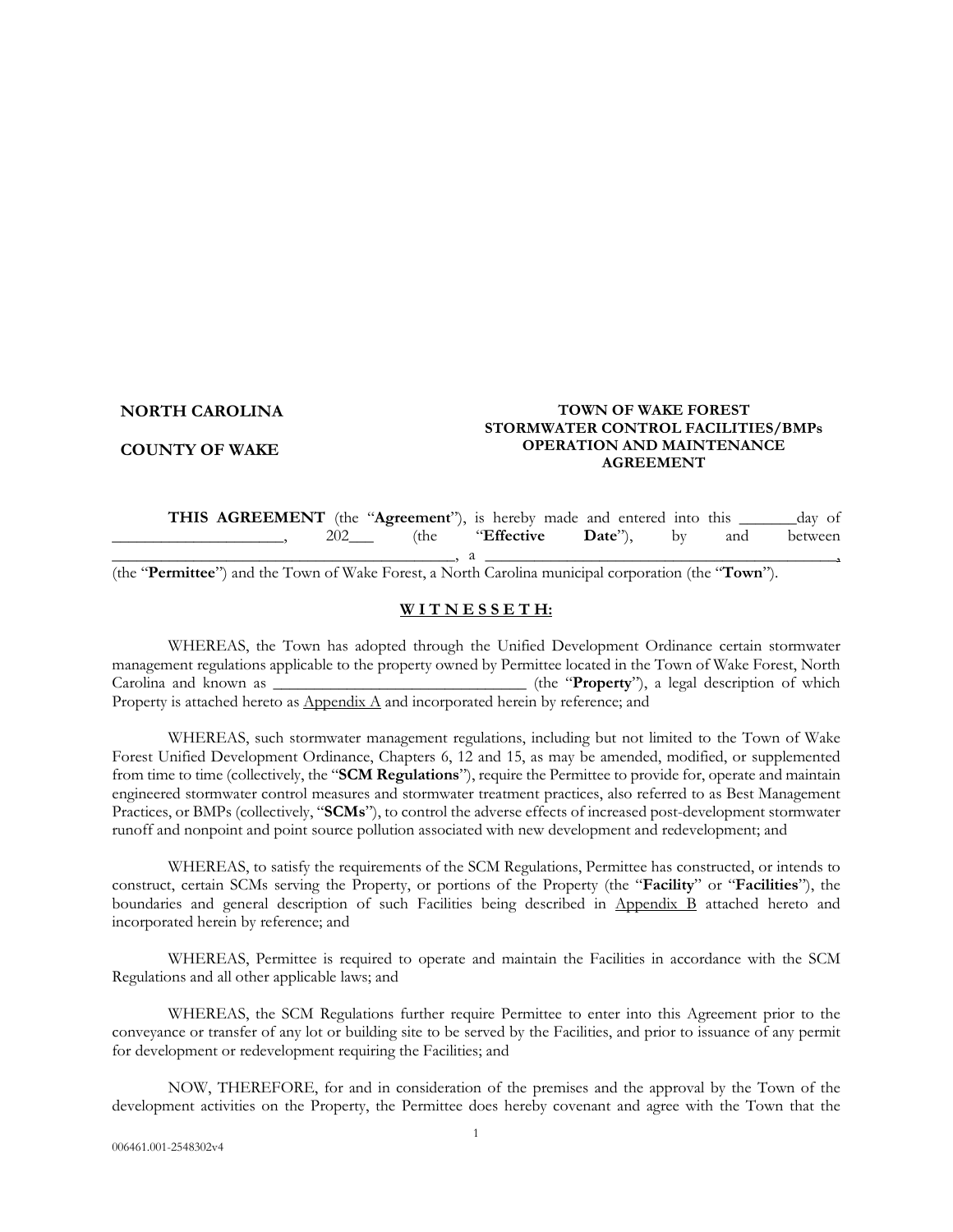Property and Facilities shall be held, operated, maintained, and encumbered pursuant to the covenants and conditions hereinafter set forth.

1. Primary Responsibility. Notwithstanding anything herein to the contrary, Permittee covenants and agrees that it will not convey, transfer, assign, lease, or otherwise release or relinquish ownership or control of the Facilities, in whole or in part, (referred to herein as a "**conveyance**"), including a conveyance to an Association (as defined in Section 4), until Final Acceptance (as defined in Section 2) has occurred. Once Final Acceptance has occurred, a conveyance of the Facilities shall be permitted (i) upon prior written notice thereof to the Town, and (ii) provided that any such transferee or assignee assumes all obligations under this Agreement. Once a conveyance has occurred in accordance with this Section, all references herein to "Permittee" shall be deemed to refer to such permitted transferee or assignee.

2. Final Acceptance. Upon completion of the Facilities, Permittee shall request an initial warranty inspection from the Town. Once the Facilities pass the initial warranty inspection ("**Initial Acceptance**"), as determined by the Town in its sole and reasonable discretion, the Permittee shall submit the following to the Town:

(a) A set of acceptable as-built drawings; and

(b) A written warranty against defects which shall guarantee the material and workmanship of the Facilities for a period of not less than one (1) year from the date that both Initial Acceptance and the Town's receipt of the as-built drawings required by subsection (a) has occurred (the "**Warranty Period**").

Upon the expiration of the Warranty Period, Permittee shall request a final inspection of the Facilities by the Town. Until such time that the Facilities pass final inspection ("**Final Acceptance**"), as determined by the Town in its sole and reasonable discretion, Permittee shall have primary responsibility for carrying out the provisions of this Agreement.

3. Operation and Maintenance. Permittee shall operate, maintain, repair, and, if necessary, reconstruct the Facilities in accordance with the provisions below:

(a) Maintenance of the Facilities shall be at least in accordance with the minimum standards and instructions for the specific type of SCMs, as set forth in the NCDEQ Stormwater Design Manual, including any and all subsequent revisions thereto (the "**Manual**").

(b) Beginning one (1) year from the date of as-built certification and each year thereafter on or before the date of the as-built certification, or such other date as mutually agreed to by the parties herein, Permittee shall submit to the Town for its review and approval: (i) a certification, sealed by a certified inspector, that an inspection of the Facilities has been performed and that the Facilities are functioning as intended; and (ii) a certification by the Permittee that (1) all required maintenance activities have occurred in accordance with this Agreement and the SCM Regulations; (2) all necessary non-routine maintenance has been listed and performed, if any; and (3) the *Operation and Maintenance Plan* is adequate to ensure optimal functioning of the Facilities, or that changes are recommended (collectively, the "**SCM Certification**").

(c) An *Operation and Maintenance Plan* shall be signed by the Permittee and submitted to the Town prior to approval of this Agreement. Changes to the *Operation and Maintenance Plan* shall be submitted with the *SCM Certification*, if required to maintain optimal functioning of the Facilities or to remain in compliance with the maintenance recommendations of the Manual. Proposed changes to the *Operation and Maintenance Plan* are subject to approval by the Town. Additional information may be required for reporting purposes, as directed by the Town Engineer or designee.

(d) Landscaping of the area around the Facilities shall not reduce the capacity or hinder operation and maintenance of the Facilities. Landscaping shall be maintained to ensure that landscape materials live and prosper. Re-vegetation and stabilization of areas may be required by the Town Engineer or designee. Notwithstanding the foregoing or anything herein to the contrary, Permittee shall be permitted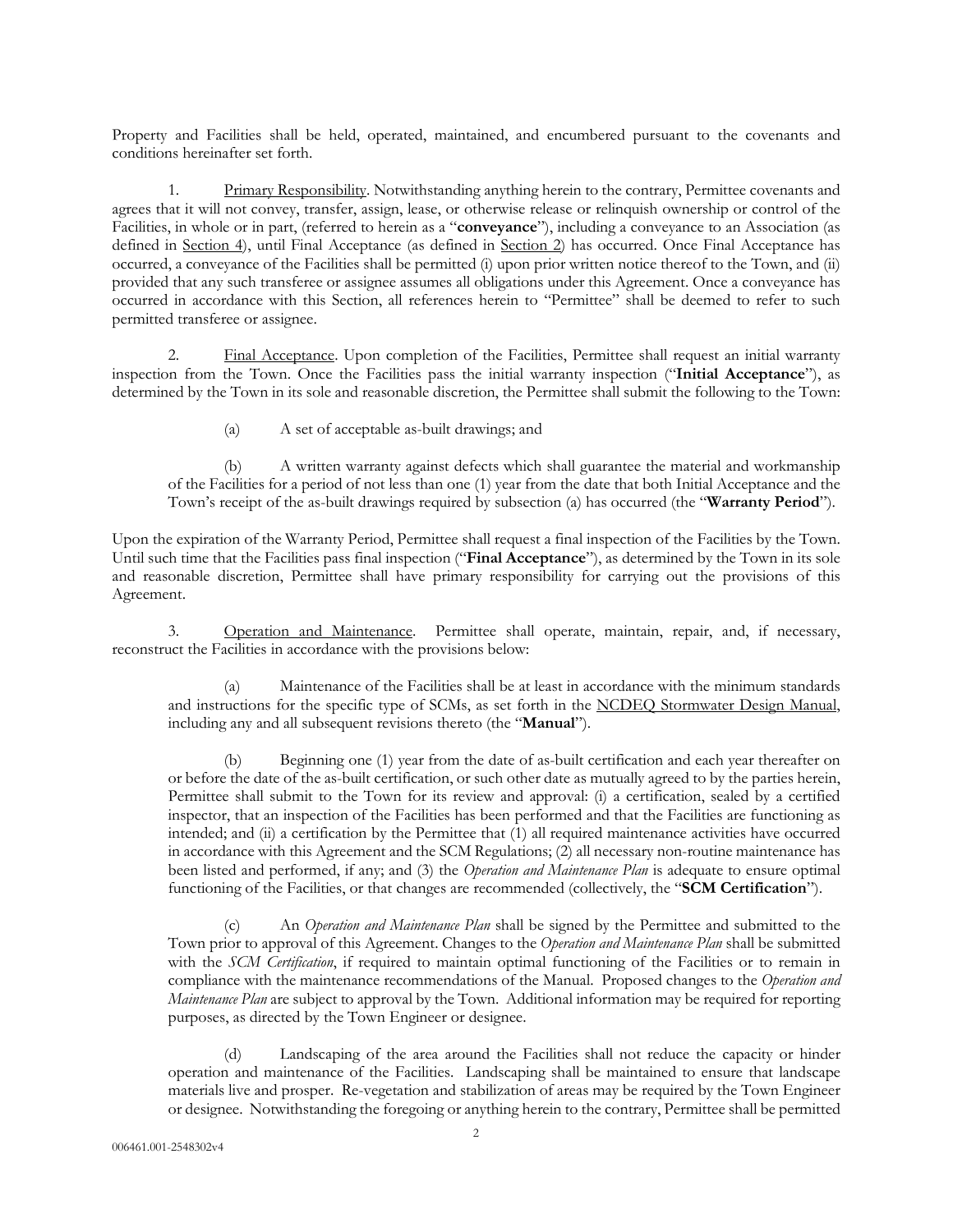to assign its landscaping maintenance responsibilities to an Association (as defined herein below) prior to Final Acceptance.

(e) The Facilities shall be maintained in a manner so as to control insects, odors and algae as determined necessary by the Town Engineer or designee.

(f) Any fencing, or other safety and security measures, shall be maintained in good condition. If no fencing, or other safety and security measures, are included with the original construction, then such measures shall be added at the Permittee's expense and at such time as the Town Engineer or designee reasonably determines that such safety and security measures are necessary. Safety and security measures may include, without limitation, warning signs, fences, grates, and other similar features.

Necessary non-routine maintenance actions shall be performed in a timely manner so as to ensure continuous performance of the Facilities. All non-routine maintenance activities shall be noted in the annual SCM Certification.

4. Requirements for Conveyance to an Association. In addition to all other terms and conditions set forth in this Agreement, any conveyance of the Facilities, in whole or in part, to any homeowner's association, property owner's association, or similar entity ("**Association**") shall be subject to the following terms and conditions:

(a) Prior to any conveyance of the Facilities from the Permittee to an Association, Permittee shall revise, if not already addressed therein, the *Operation and Maintenance Plan* to include an estimated annual maintenance budget for the Facilities.

(b) Upon conveyance of the Facilities from the Permittee to an Association, such Association shall continuously operate and maintain the Facilities in accordance with this Agreement and the SCM Regulations.

(c) If the Facilities are not performing adequately or as intended or are not properly maintained by the Association, the Town may remedy the situation, and in such instance the Town shall be fully reimbursed by the Association and its members within thirty (30) days of the Town's request thereof. The Town shall be permitted to recover from the Association and its members any and all costs the Town expends to maintain or repair the Facilities or to correct any operational deficiencies. Failure to pay the Town all of its expended costs, after thirty (30) days written request thereof, shall constitute a breach of this Agreement. The Town shall thereafter be entitled to bring an action against the Association and its members to pay, or foreclose upon, the lien hereby authorized by this Agreement against the Property, or both, in case of a deficiency. Interest, collection costs, and attorney fees shall be added to the recovery.

Notwithstanding the foregoing or anything herein to the contrary, under no circumstances shall conveyance to an Association occur until such time that Final Acceptance has occurred.

5. Right of Inspection by Town. The Permittee hereby grants the Town the right, privilege and easement over, upon and across the Property lying between any public street or right of way and the Facilities for the purpose of inspecting, monitoring, correcting, repairing, replacing, reconstructing, or maintaining the Facilities as provided in this Agreement; however, in no case shall the right of entry, of itself, confer an obligation on the Town to assume responsibility for the Facilities, or any portion thereof. This right, privilege and easement is appurtenant to and shall run with the Property and the Facilities.

 6. No Liability. Notwithstanding anything herein to the contrary, under no circumstances shall the Town be obligated to maintain or repair the Facilities, nor shall the Town be liable to any person for the condition or operation of the Facilities. In addition, the Permittee shall indemnify and hold harmless the Town for any costs and injuries arising from or related to the Facilities, unless the Town has agreed in writing to assume maintenance responsibility for the Facilities and has expressly accepted dedication of any and all rights necessary to carry out that maintenance.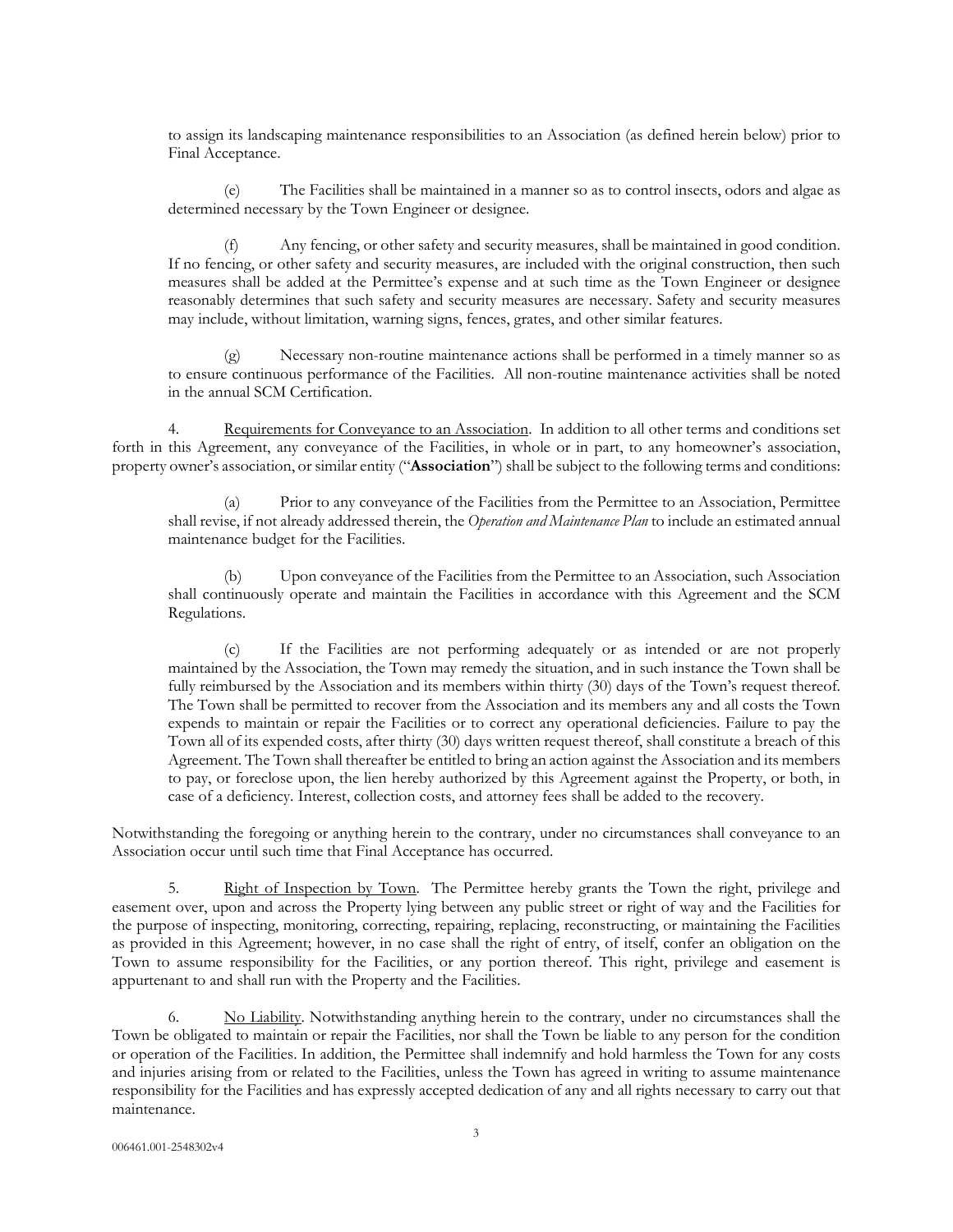#### 7. Remedies for Violations of this Agreement.

(a) If the Permittee shall fail to satisfactorily maintain or repair the Facilities as set forth herein, or otherwise violates this Agreement, the Town may order the Permittee to undertake necessary actions to correct such violation. If the Permittee fails to comply with such order within (30) days from the date thereof, the Town, in its sole discretion, may enter the Property and perform all necessary work to place the Facilities in proper working condition. The full cost of performing the work shall be a lien on the Property as provided in N.C.G.S. § 160A-193. In such event, the Town shall assess against Permittee all of its related costs and expenses (including but not limited to employee time, materials and supplies, vehicle and equipment use, administrative expenses, plus all contract costs, if required for repairs, design or inspection) and the Permittee hereby agrees to timely pay the same. Where the Permittee is the sole owner of the development, if this total amount is not paid in full within three (3) months of the assessment, then such amount shall be a continuing lien on the Property. Where there is more than one owner of record of the Property, and if the total amount is not paid in full to the Town within three (3) months of the assessment, then each owner of record shall become personally liable for such owner's proportionate share of the assessment. If the proportionate share of the assessment is not paid in full by each such owner within thirty (30) days following receipt of notice thereof from the Town, then such amount shall be a continuing lien on the property owned by each owner, such owner's heirs, devisees, personal representatives, successors and/or assigns.

(b) The Town shall have the right to bring an action against the Permittee and/or each individual owner to recover all sums due, including its expenses, damages and its reasonable attorney fees, seek injunctive and equitable relief, and/or such other and further relief as may be just and appropriate.

(c) The remedies provided by this paragraph are cumulative and are in addition to any other remedies provided by law.

Municipal Authority. Nothing contained in this Agreement shall in any way diminish, limit, or restrict the right of the Town to enforce any of its ordinances as authorized by law.

9. No Waiver of Breach. In the event of a breach of any term of this Agreement, any delay or failure on the part of the Town to exercise any rights, powers, or remedies herein provided shall not be construed as a waiver thereof or acquiescence of such breach or any future breach.

10. Amendments. This Agreement may be amended, revised or modified only by a written document signed by the parties.

11. Binding Effect. The conditions and restrictions set forth herein with regard to the Facilities shall run with the land and shall bind the Permittee and its heirs, successors and assigns and all parties claiming by, through, or under them shall be taken to hold, agree, and covenant with the Town, its successors and assigns, and with each of them to conform to, comply with and observe said conditions and restrictions. The Town shall be deemed a beneficiary of the conditions and restrictions set forth herein and such conditions and restrictions shall run with the land in favor of the Town.

12. Warranties of Title. The Permittee covenants and warrants that it is lawfully seized and possessed of the Property described in Appendix A as well as the Facilities described in Appendix B, that it has good right and lawful authority to enter into this Agreement for the purposes herein expressed, and that no consent or waiver by the holder of any mortgage, deed of trust, or other security instrument, or any other person, firm, or corporation is required prior to entering into this Agreement.

13. Interpretation and Governing Law. Use of the masculine gender herein includes the feminine and neuter, and the singular number used herein shall equally include the plural. The captions preceding the various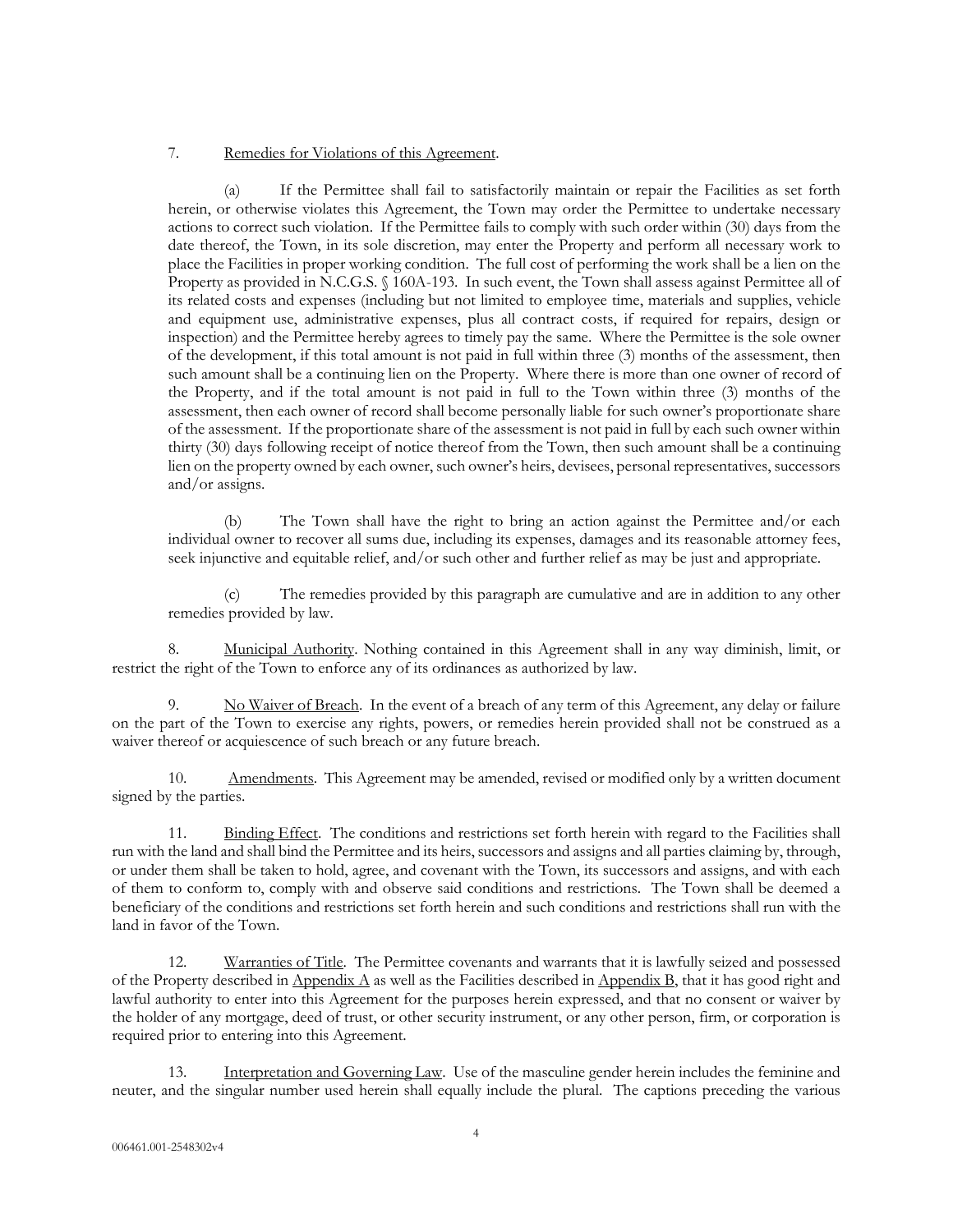provisions of this Agreement are for convenience of reference only, and shall not be used as an aid in interpretation or construction of this Agreement. The laws of North Carolina shall govern this Agreement.

14. Severability. Invalidation of any one of these covenants or conditions by judgment or order of any court shall in no way affect any of the other provisions, which shall remain in full force and effect.

15. Recording. This Agreement shall be recorded by the Permittee in the Wake County Register of Deeds Office (i) in the case of a site plan, as a condition of final issuance of a Certificate of Occupancy, or (ii) in the case of a subdivision, as a condition of final plat approval. In any event, this Agreement shall be recorded in the Wake County Register of Deeds Office so as to appear in the chain of title of all subsequent purchasers of the Property, or any portion thereof. Failure to record this Agreement in compliance with Section 12.5.6 of the Wake Forest UDO shall constitute a stormwater violation subject to penalties as further set forth in Section 16.3.5 of the Wake Forest UDO.

#### **[Remainder of Page Intentionally Blank. Signature Page Follows.]**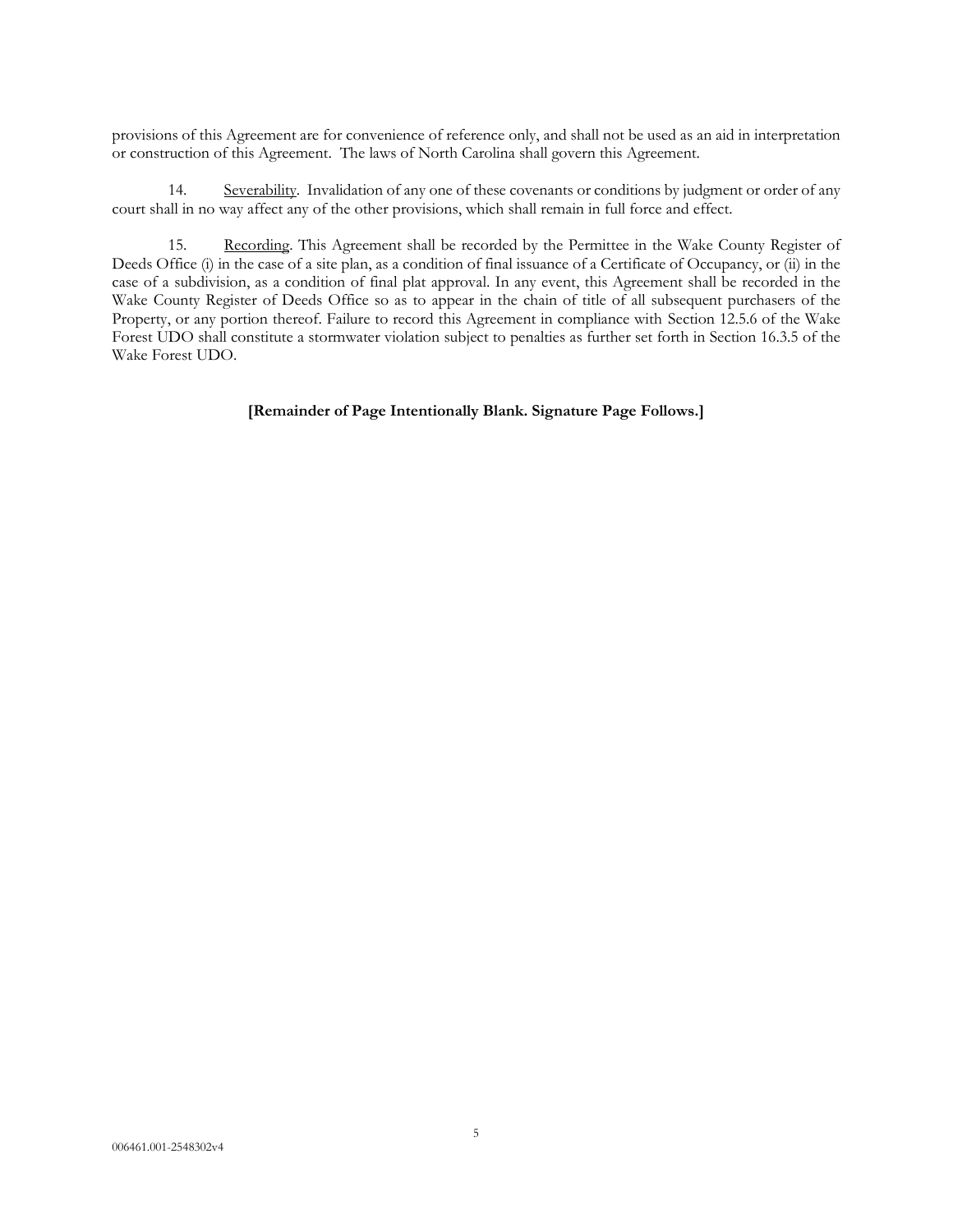IN WITNESS WHEREOF, the Town and the Permittee have hereunto set their hands and seals as of the Effective Date.

### **THE TOWN**

**The Town of Wake Forest**,

a North Carolina municipal corporation

| By:    |  |
|--------|--|
| Name:  |  |
| Title: |  |

## **STATE OF NORTH CAROLINA**

## **COUNTY OF WAKE**

I, \_\_\_\_\_\_\_\_\_\_\_\_\_\_\_\_\_\_\_\_\_\_\_\_\_\_\_\_\_\_\_\_, a notary public in and for said county and state, certify that (Name) personally appeared before me this day, stated that he or she is the \_\_\_\_\_\_\_\_\_\_\_\_\_\_\_\_\_\_\_\_\_ (Title) of the Town of Wake Forest, a political Township in the State of North Carolina, and that by authority duly given may act on behalf of the Town.

This the  $\_\_\_\_\_\_\_\$  day of  $\_\_\_\_\_\_\_\_\_\_\_$ , 202 $\_\_\_\_\_\_\_$ .

 $\frac{1}{\sqrt{2}}$  ,  $\frac{1}{\sqrt{2}}$  ,  $\frac{1}{\sqrt{2}}$  ,  $\frac{1}{\sqrt{2}}$  ,  $\frac{1}{\sqrt{2}}$  ,  $\frac{1}{\sqrt{2}}$  ,  $\frac{1}{\sqrt{2}}$  ,  $\frac{1}{\sqrt{2}}$  ,  $\frac{1}{\sqrt{2}}$  ,  $\frac{1}{\sqrt{2}}$  ,  $\frac{1}{\sqrt{2}}$  ,  $\frac{1}{\sqrt{2}}$  ,  $\frac{1}{\sqrt{2}}$  ,  $\frac{1}{\sqrt{2}}$  ,  $\frac{1}{\sqrt{2}}$ Notary Public

My Commission Expires: \_\_\_\_\_\_\_\_\_\_\_\_\_\_\_\_\_\_\_\_\_\_\_\_\_\_\_\_\_\_\_\_\_\_

(SEAL)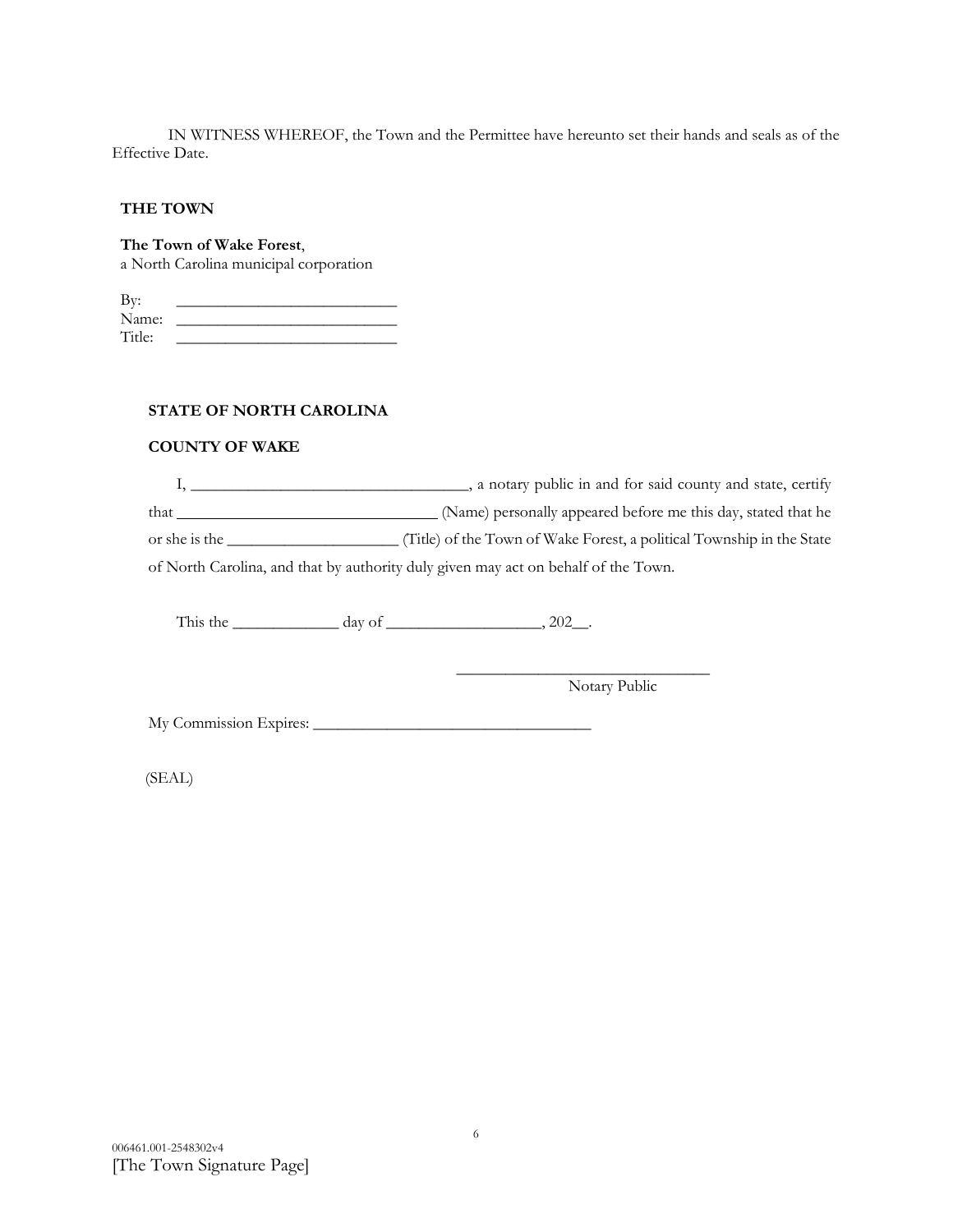# **THE PERMITTEE**

| Name:<br>Title:<br><u> 1989 - Johann Barbara, martin amerikan personal (</u>                    |               |             |
|-------------------------------------------------------------------------------------------------|---------------|-------------|
|                                                                                                 |               |             |
| COUNTY OF                                                                                       |               |             |
|                                                                                                 |               |             |
| personally appeared before me this date and acknowledged that he (or<br>she)<br>$\overline{1}S$ |               | (entity), a |
| (type of entity), and that he (or she) as _______________(title),                               |               |             |
| being authorized to do so, executed the foregoing on behalf of said entity.                     |               |             |
| Witness my hand and official seal, this the __________ day of ________________, 202__.          |               |             |
|                                                                                                 | Notary Public |             |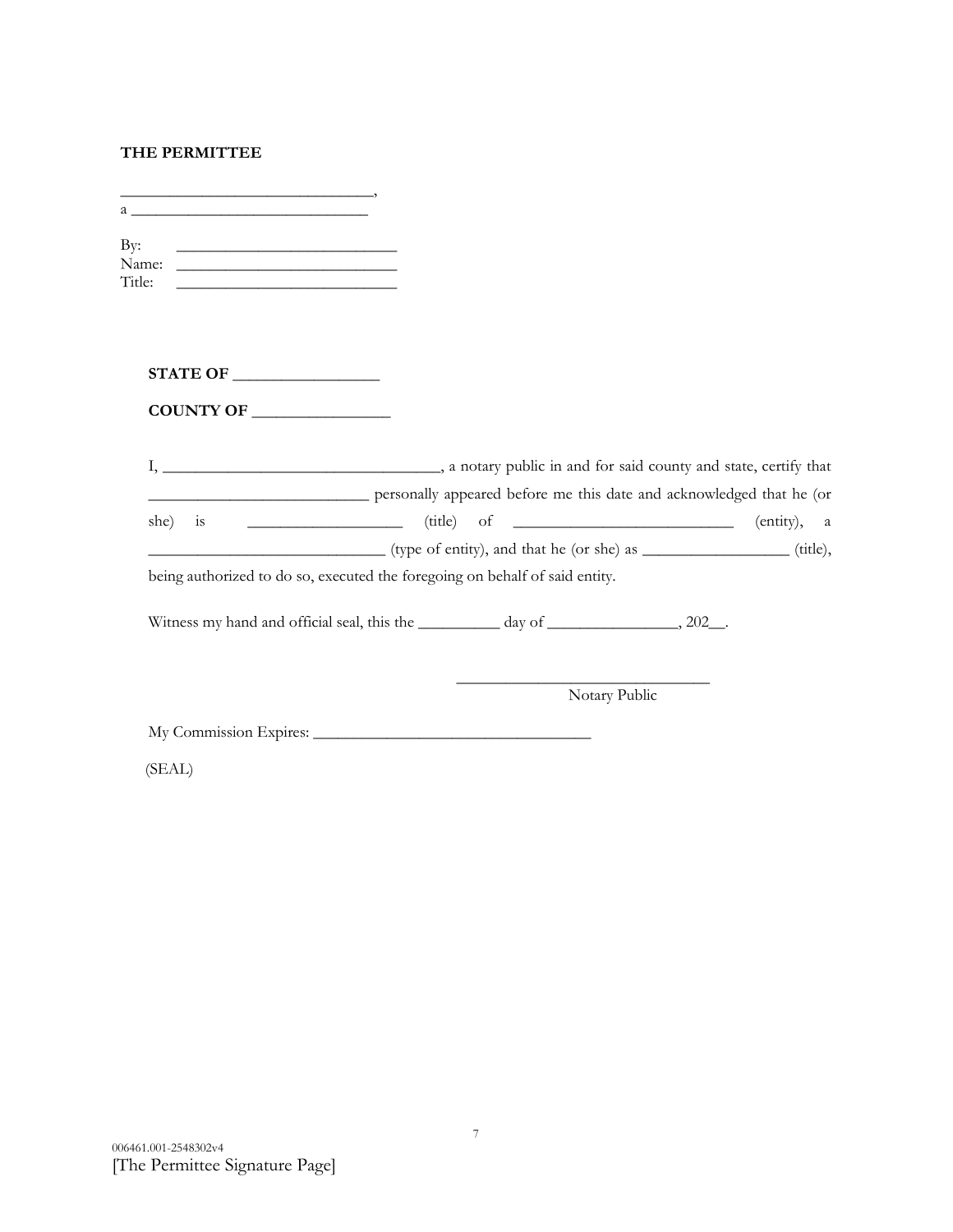## **Appendix A**

## **Legal Description of the Property**

| Being all of the Property known as | recorded in Book . | Page |
|------------------------------------|--------------------|------|
| Wake County Registry.              |                    |      |

#### **Note:**

- *If the whole subdivision is not being recorded at the same time, (i) indicate the recorded sections, and (ii) specify any and all future sections to be developed as part of the preliminary plat approved by Wake County on \_\_\_\_\_\_\_\_\_\_\_.*
- *For phased final plats, all plats recorded after this Agreement or any other applicable agreements must include a note on the plat stating that the property on that plat is subject to the agreements recorded previously (with DB/Page records).*